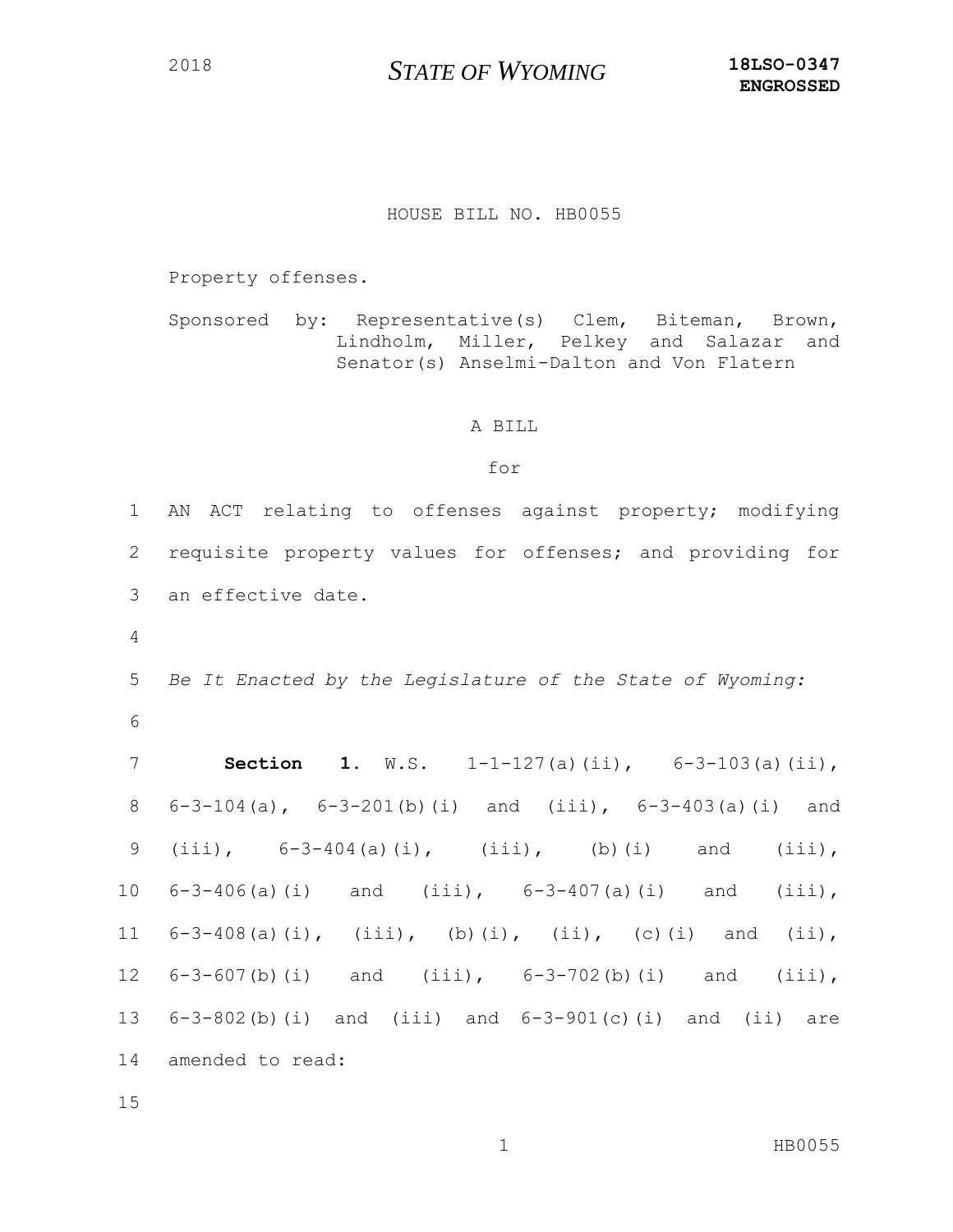**1-1-127. Civil liability for shoplifting.** (a) A person over ten (10) years of age who violates W.S. 6-3-404(a) or (b) is civilly liable to the merchant of the property in an amount consisting of: (ii) A civil liability of twice the amount of the full marked or listed price of the property but not 9 less than fifty dollars (\$50.00) nor more than one thousand dollars (\$1,000.00) one thousand five hundred (\$1,500.00); plus **6-3-103. Arson; third degree; penalties.** (a) A person is guilty of third-degree arson if he intentionally starts a fire or causes an explosion and intentionally, recklessly or with criminal negligence: (ii) Destroys or damages any property of another 20 which has a value of two hundred dollars (\$200.00) five hundred dollars (\$500.00) or more. **6-3-104. Arson; fourth degree; penalties.**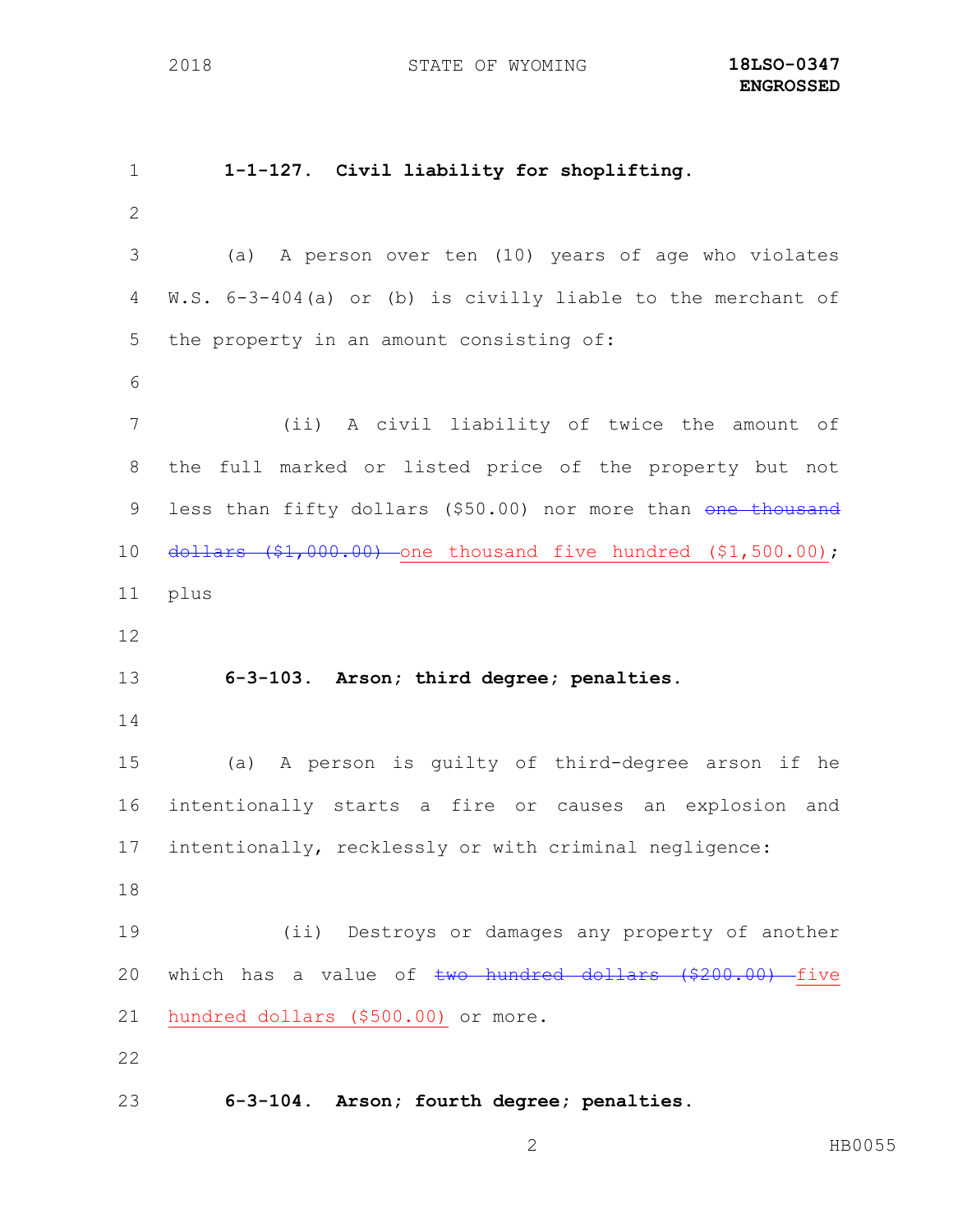**ENGROSSED**

| 2               | (a) A person is quilty of fourth-degree arson if he              |
|-----------------|------------------------------------------------------------------|
| 3               | intentionally starts a fire or causes an explosion and           |
| 4               | intentionally, recklessly or with criminal negligence            |
| 5               | destroys or damages any property of another as defined in        |
| 6               | W.S. 6-3-103(c) which has a value of less than two hundred       |
| 7               | dollars (\$200.00) five hundred dollars (\$500.00).              |
| $\,8\,$         |                                                                  |
| 9               | 6-3-201. Property destruction and<br>defacement;                 |
| 10 <sub>o</sub> | grading; penalties; aggregated costs or values.                  |
| 11              |                                                                  |
| 12              | Property destruction and defacement is:<br>(b)                   |
| 13              |                                                                  |
| 14              | (i) A misdemeanor punishable by imprisonment for                 |
| 15              | not more than six (6) months, a fine of not more than seven      |
| 16              | hundred fifty dollars (\$750.00), or both, if the cost of        |
| 17              | restoring injured property or the value of the property if       |
| 18              | destroyed is less than one thousand dollars (\$1,000.00)<br>-one |
| 19              | thousand five hundred dollars (\$1,500.00);                      |
| 20              |                                                                  |
| 21              | (iii) A felony punishable by imprisonment for                    |
| 22              | not more than ten (10) years, a fine of not more than ten        |
| 23              | thousand dollars (\$10,000.00), or both, if the cost of          |
|                 | HB0055<br>$\mathfrak{Z}$                                         |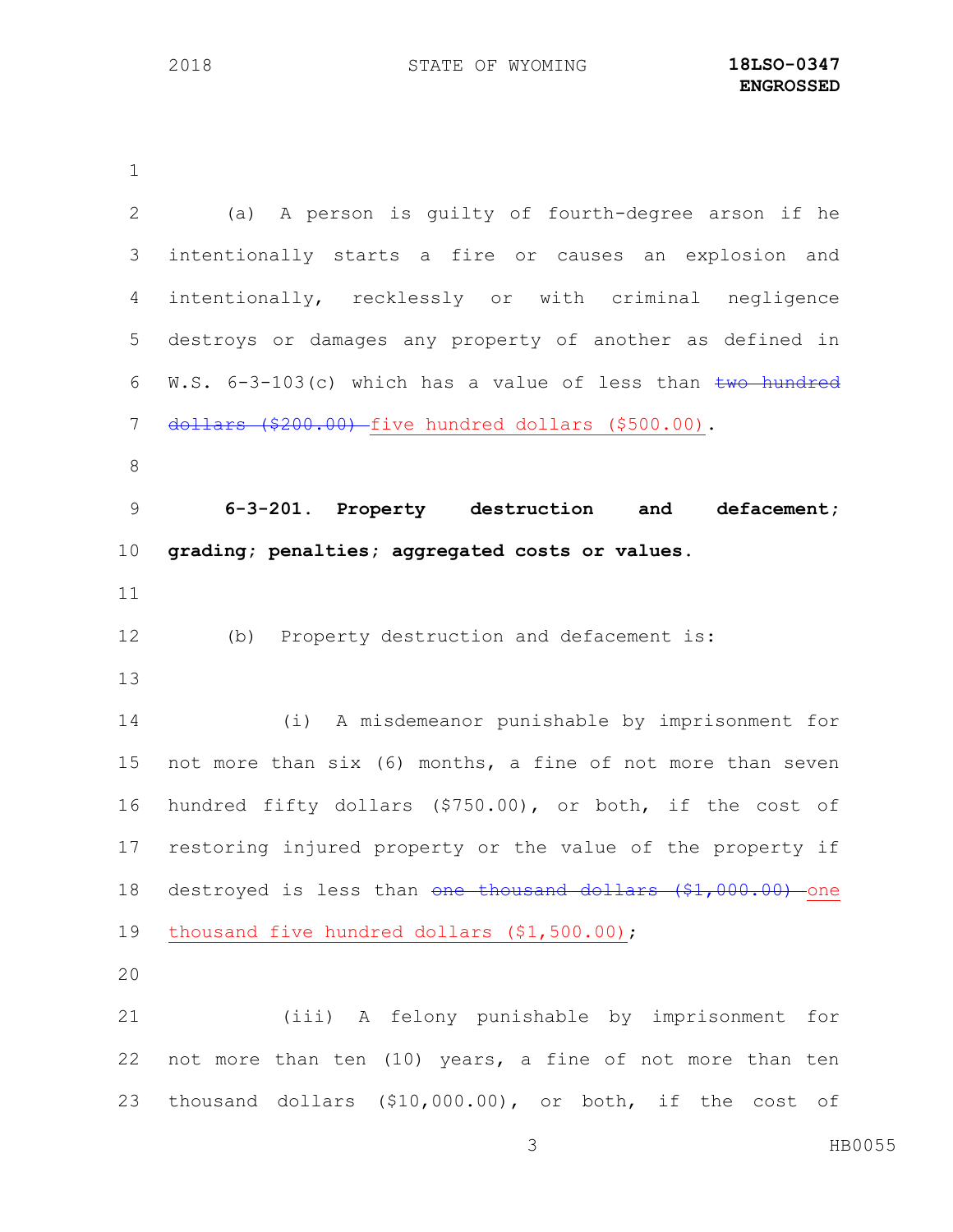restoring injured property or the value of the property if 2 destroyed is one thousand dollars (\$1,000.00) one thousand five hundred dollars (\$1,500.00) or more. **6-3-403. Wrongful taking or disposing of property; venue of indictment.** (a) A person who buys, receives, conceals or disposes of property which he knows, believes or has reasonable cause to believe was obtained in violation of law is guilty of: (i) A felony punishable by imprisonment for not more than ten (10) years, a fine of not more than ten thousand dollars (\$10,000.00), or both, if the value of the 16 property is one thousand dollars (\$1,000.00) one thousand five hundred dollars (\$1,500.00) or more; or (iii) A misdemeanor punishable by imprisonment for not more than six (6) months, a fine of not more than seven hundred fifty dollars (\$750.00), or both, if the 22 value of the property is less than one thousand dollars  $(41,000.00)$  one thousand five hundred dollars  $(41,500.00)$ .

HB0055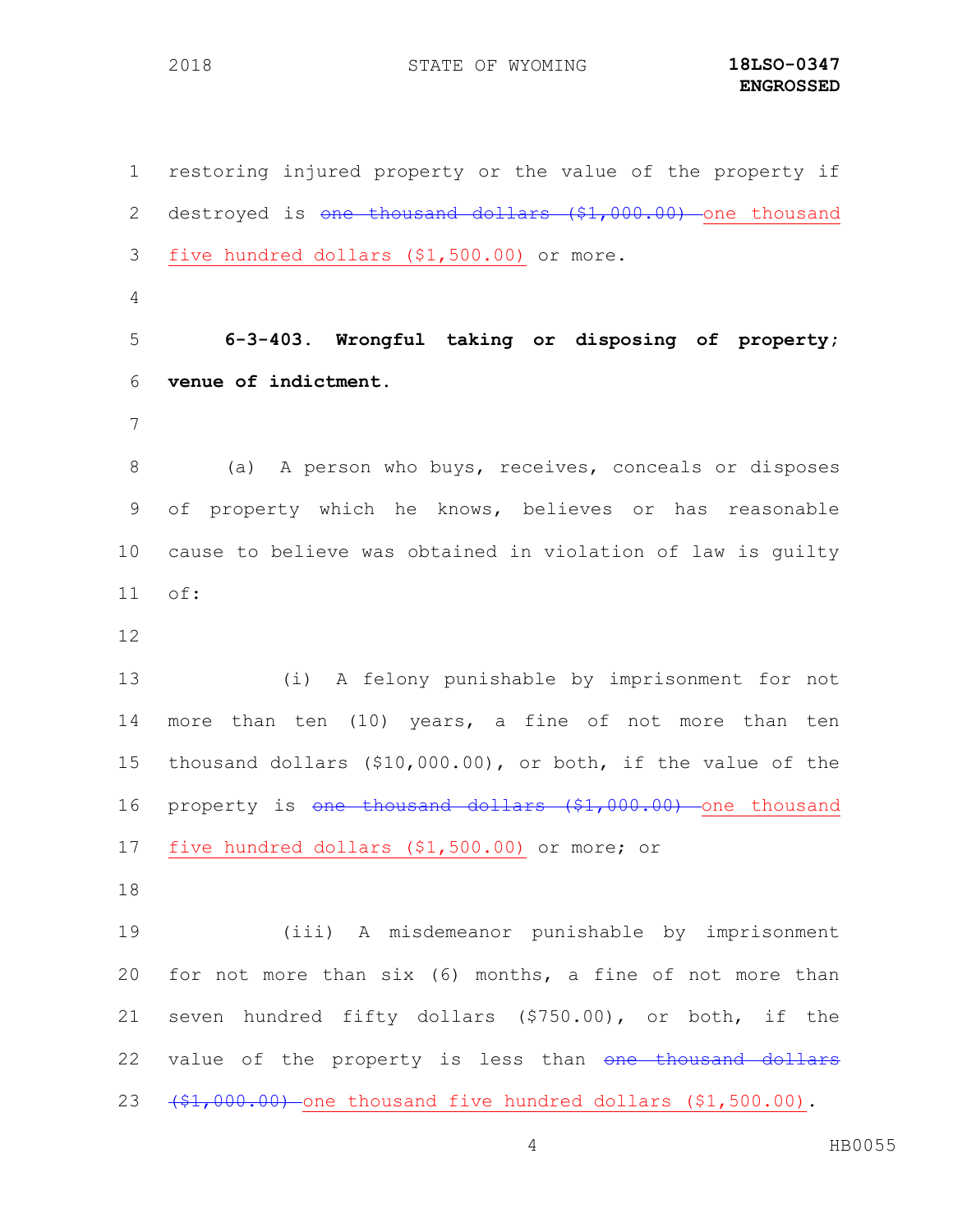**6-3-404. Shoplifting; altering or removing price tags and markers; penalties.** (a) A person who willfully conceals or takes possession of property offered for sale by a wholesale or retail store without the knowledge or consent of the owner and with intent to convert the property to his own use without paying the purchase price is guilty of: (i) A felony punishable by imprisonment for not more than ten (10) years, a fine of not more than ten thousand dollars (\$10,000.00), or both, if the value of the 14 property is one thousand dollars (\$1,000.00) one thousand five hundred dollars (\$1,500.00) or more; or (iii) A misdemeanor punishable by imprisonment for not more than six (6) months, a fine of not more than seven hundred fifty dollars (\$750.00), or both, if the 20 value of the property is less than one thousand dollars  $(1, 000.00)$  one thousand five hundred dollars  $(1, 500.00)$ .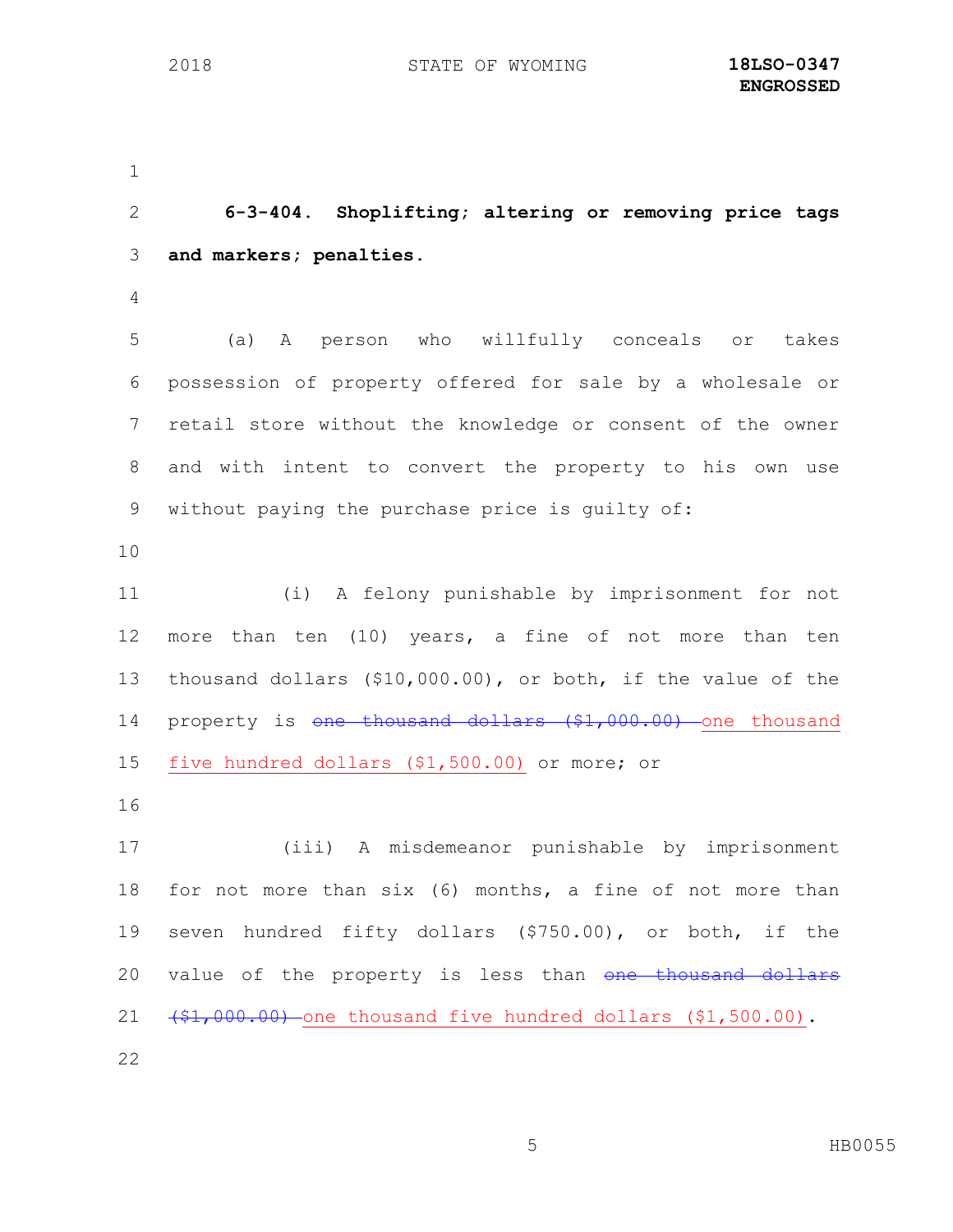(b) A person who alters, defaces, changes or removes a price tag or marker on or about property offered for sale by a wholesale or retail store with intent to obtain the property at less than the marked or listed price is guilty of: (i) A felony punishable by imprisonment for not more than ten (10) years, a fine of not more than ten thousand dollars (\$10,000.00), or both, if the difference between the marked or listed price and the amount actually

11 paid is one thousand dollars (\$1,000.00) one thousand five

hundred dollars (\$1,500.00) or more; or

 (iii) A misdemeanor punishable by imprisonment for not more than six (6) months, a fine of not more than seven hundred fifty dollars (\$750.00), or both, if the difference between the marked or listed price and the 18 amount actually paid is less than one thousand dollars  $(\frac{1}{2}, 000.00)$  one thousand five hundred dollars  $(1, 500.00)$ . 

 **6-3-406. Defrauding an innkeeper; penalties; definitions.**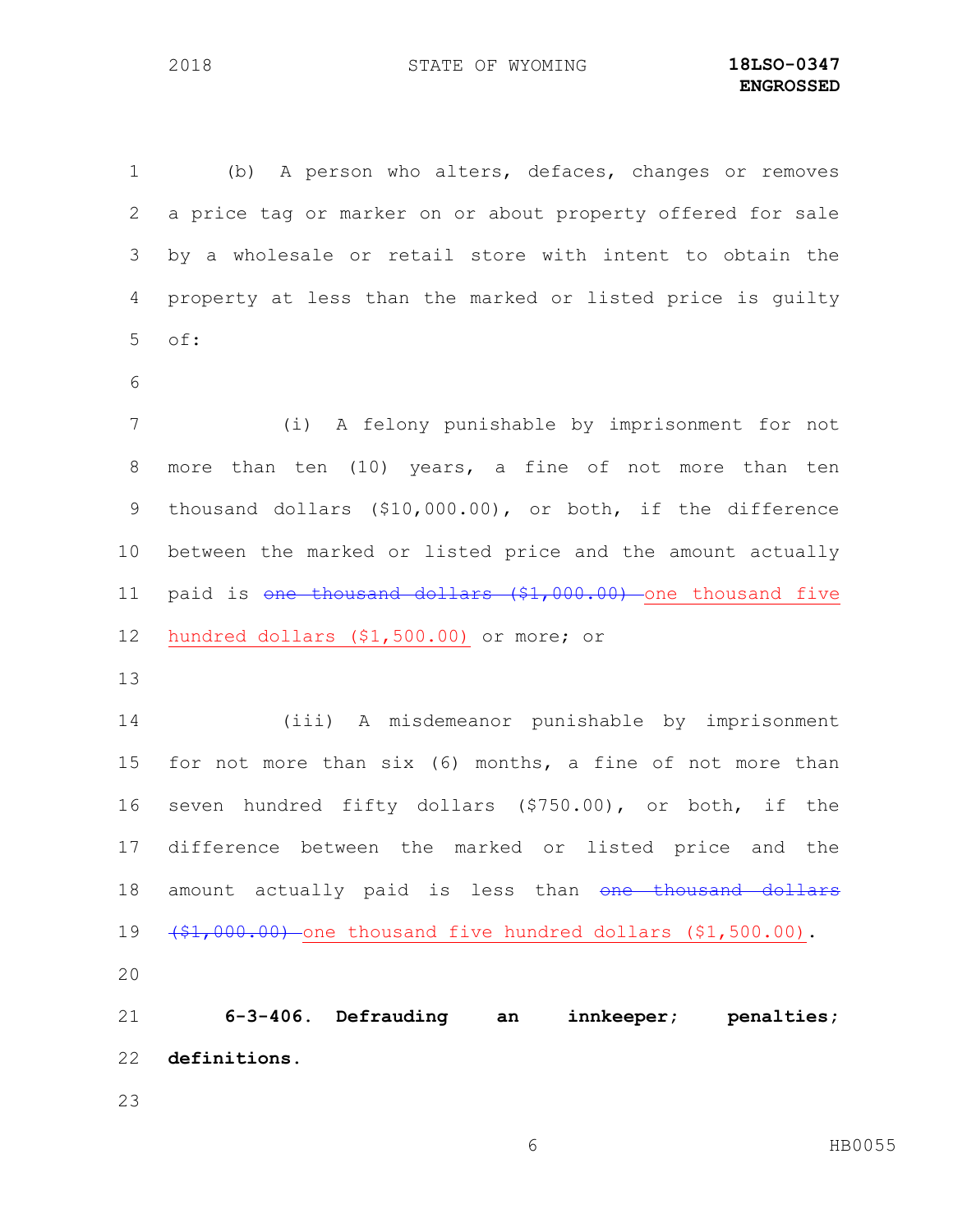(a) A person who, with intent to defraud, procures food, drink or accommodations at a public establishment without paying in accordance with his agreement with the public establishment is guilty of: (i) A felony punishable by imprisonment for not more than ten (10) years, a fine of not more than ten thousand dollars (\$10,000.00), or both, if the value of the 9 food, drink or accommodations is one thousand dollars (\$1,000.00) one thousand five hundred dollars (\$1,500.00) or more; or (iii) A misdemeanor punishable by imprisonment for not more than six (6) months, a fine of not more than seven hundred fifty dollars (\$750.00), or both, if the 16 value of the food, drink or accommodations is less than one 17 thousand dollars (\$1,000.00) one thousand five hundred dollars (\$1,500.00).

 **6-3-407. Obtaining property by false pretenses; penalties.**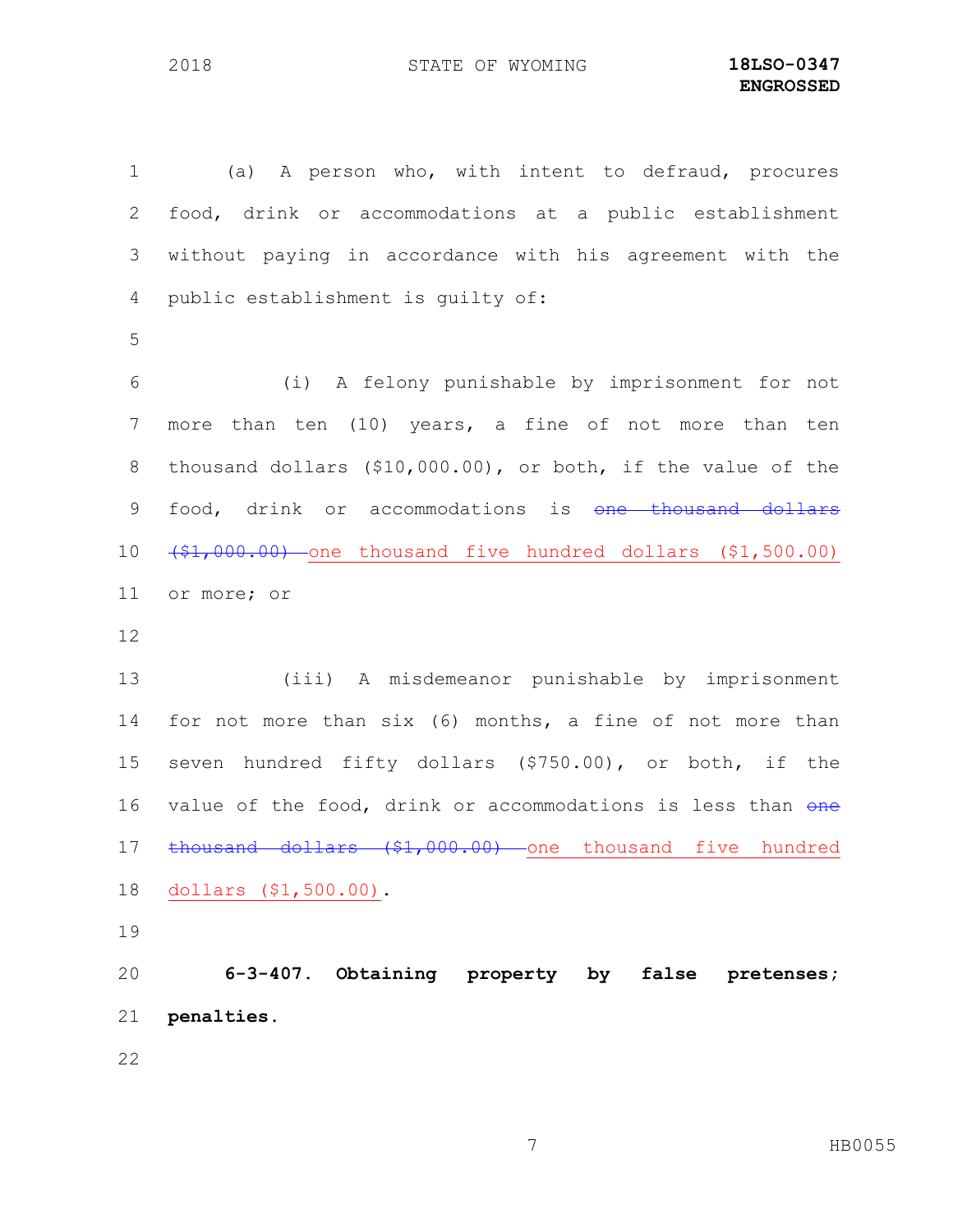(a) A person who knowingly obtains property from another person by false pretenses with intent to defraud the person is guilty of: (i) A felony punishable by imprisonment for not more than ten (10) years, a fine of not more than ten thousand dollars (\$10,000.00), or both, if the value of the 8 property is <del>one thousand dollars (\$1,000.00)</del> one thousand five hundred dollars (\$1,500.00) or more; or (iii) A misdemeanor punishable by imprisonment for not more than six (6) months, a fine of not more than seven hundred fifty dollars (\$750.00), or both, if the 14 value of the property is less than one thousand dollars  $(1,000.00)$  one thousand five hundred dollars  $(1,500.00)$ . **6-3-408. Theft of services; penalties.** (a) A person who, with intent to defraud, obtains services which he knows are available only for compensation, without paying for the services is guilty of: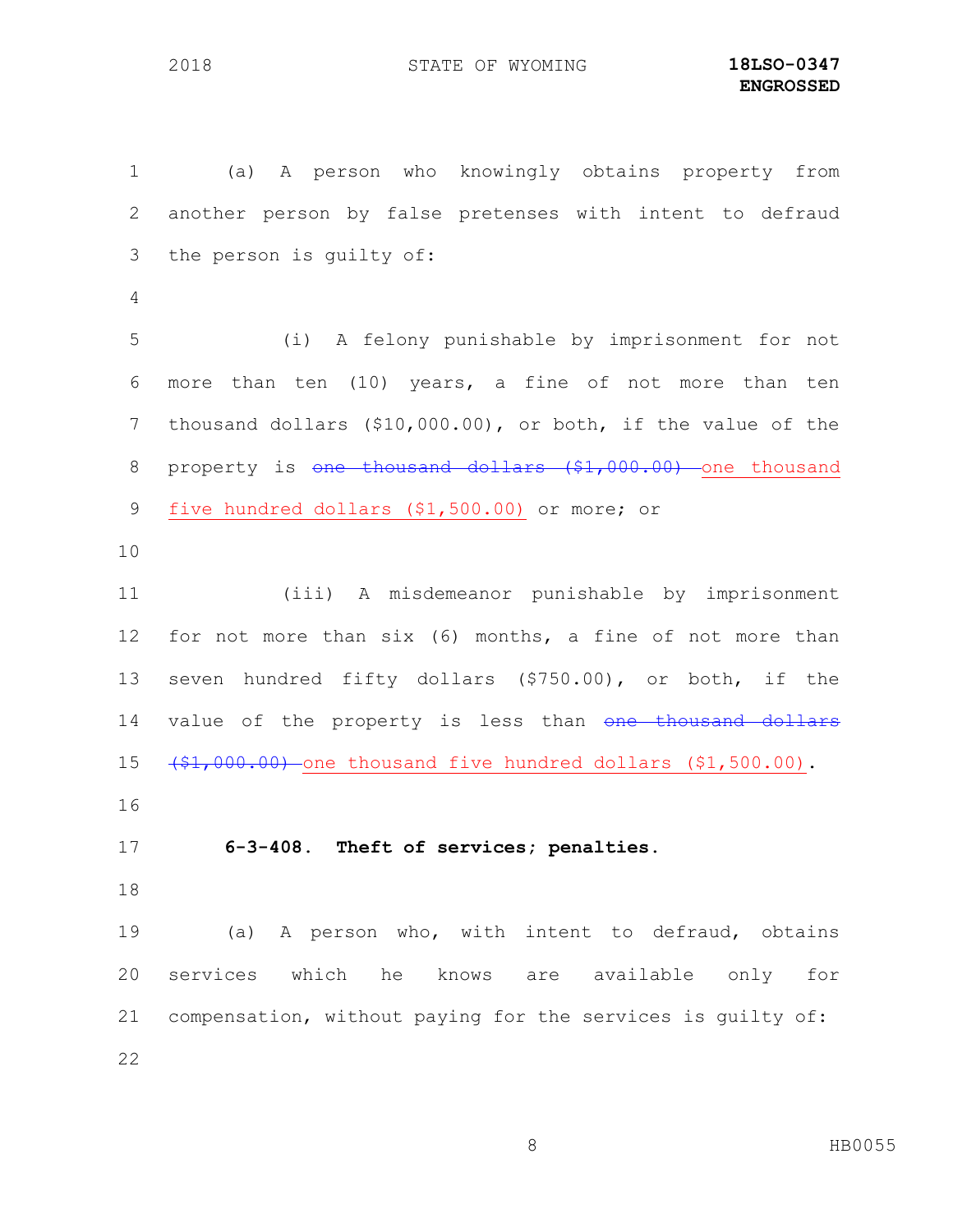(i) A felony punishable by imprisonment for not more than ten (10) years, a fine of not more than ten thousand dollars (\$10,000.00), or both, if the value of the 4 services is <del>one thousand dollars (\$1,000.00)</del> one thousand five hundred dollars (\$1,500.00) or more; or (iii) A misdemeanor punishable by imprisonment for not more than six (6) months, a fine of not more than seven hundred fifty dollars (\$750.00), or both, if the 10 value of the services is less than one thousand dollars  $(\frac{1}{2}, 000.00)$  one thousand five hundred dollars  $(1, 500.00)$ . (b) A person who tampers or otherwise interferes with 14 or connects to, by any means, whether mechanical, electrical, acoustical or otherwise, any cables, wires or other devices used for distribution of services for the purposes of committing a violation of subsection (a) of this section is guilty of:

 (i) A felony punishable by imprisonment for not more than ten (10) years, a fine of not more than ten thousand dollars (\$10,000.00), or both, if the value of the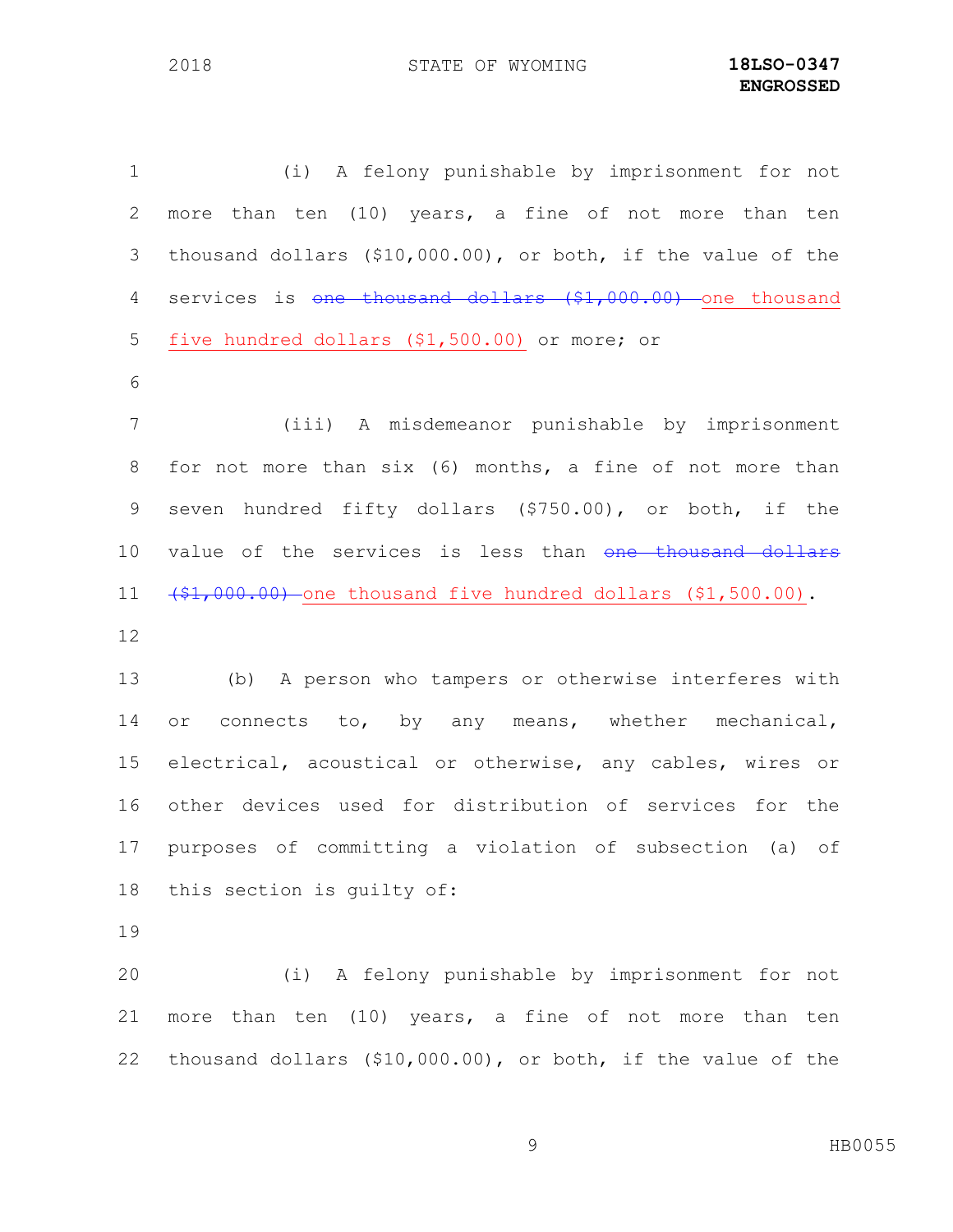1 services is <del>one thousand dollars (\$1,000.00)</del> one thousand five hundred dollars (\$1,500.00) or more; or (ii) A misdemeanor punishable by imprisonment for not more than six (6) months, a fine of not more than seven hundred fifty dollars (\$750.00), or both, if the 7 value of the services is less than one thousand dollars  $8 + $1,000.00$ ) one thousand five hundred dollars  $($1,500.00)$ . (c) A person who knowingly manufactures, distributes, sells, or offers for sale, rental or use any decoding or descrambling device or any plan or kit for such device, designed with intent to facilitate an act which constitutes a violation of subsection (a) of this section is guilty of: (i) A felony punishable by imprisonment for not more than ten (10) years, a fine of not more than ten thousand dollars (\$10,000.00), or both, if the value of the 19 services is one thousand dollars (\$1,000.00) one thousand five hundred dollars (\$1,500.00) or more; or (ii) A misdemeanor punishable by imprisonment for not more than six (6) months, a fine of not more than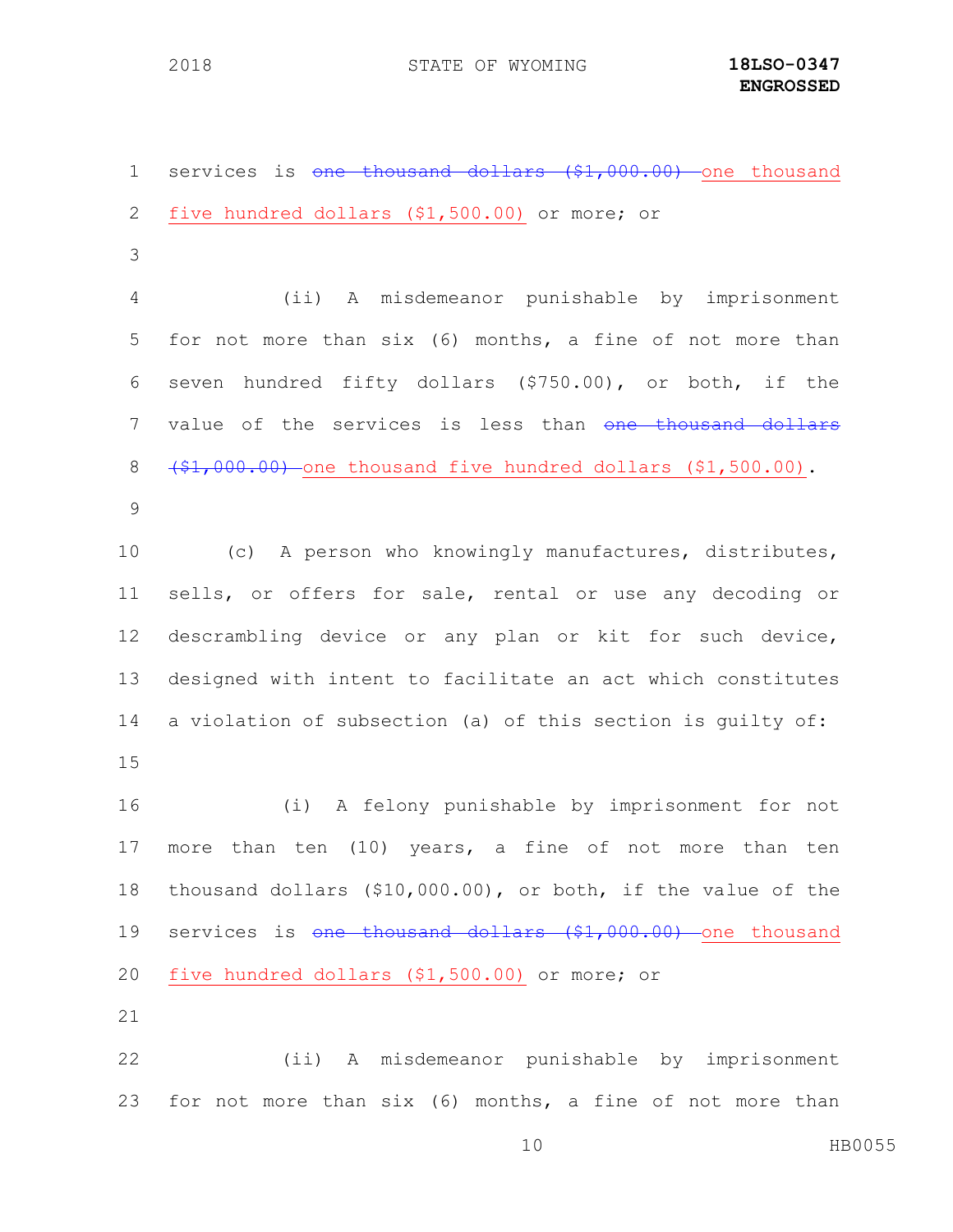seven hundred fifty dollars (\$750.00), or both, if the 2 value of the services is less than one thousand dollars  $(\frac{1}{2},000.00)$  one thousand five hundred dollars  $(1,500.00)$ . **6-3-607. Defrauding creditors; penalties.** (b) Defrauding creditors is: (i) A felony punishable by imprisonment for not more than ten (10) years, a fine of not more than ten thousand dollars (\$10,000.00), or both, if the mortgagee's 12 or secured party's interest is of a value of one thousand 13 dollars (\$1,000.00) one thousand five hundred dollars (\$1,500.00) or more; or (iii) A misdemeanor punishable by imprisonment for not more than six (6) months, a fine of not more than seven hundred fifty dollars (\$750.00), or both, if the mortgagee's or secured party's interest is of a value of 20 less than one thousand dollars (\$1,000.00) one thousand five hundred dollars (\$1,500.00). 

**6-3-702. Fraud by check; penalties.**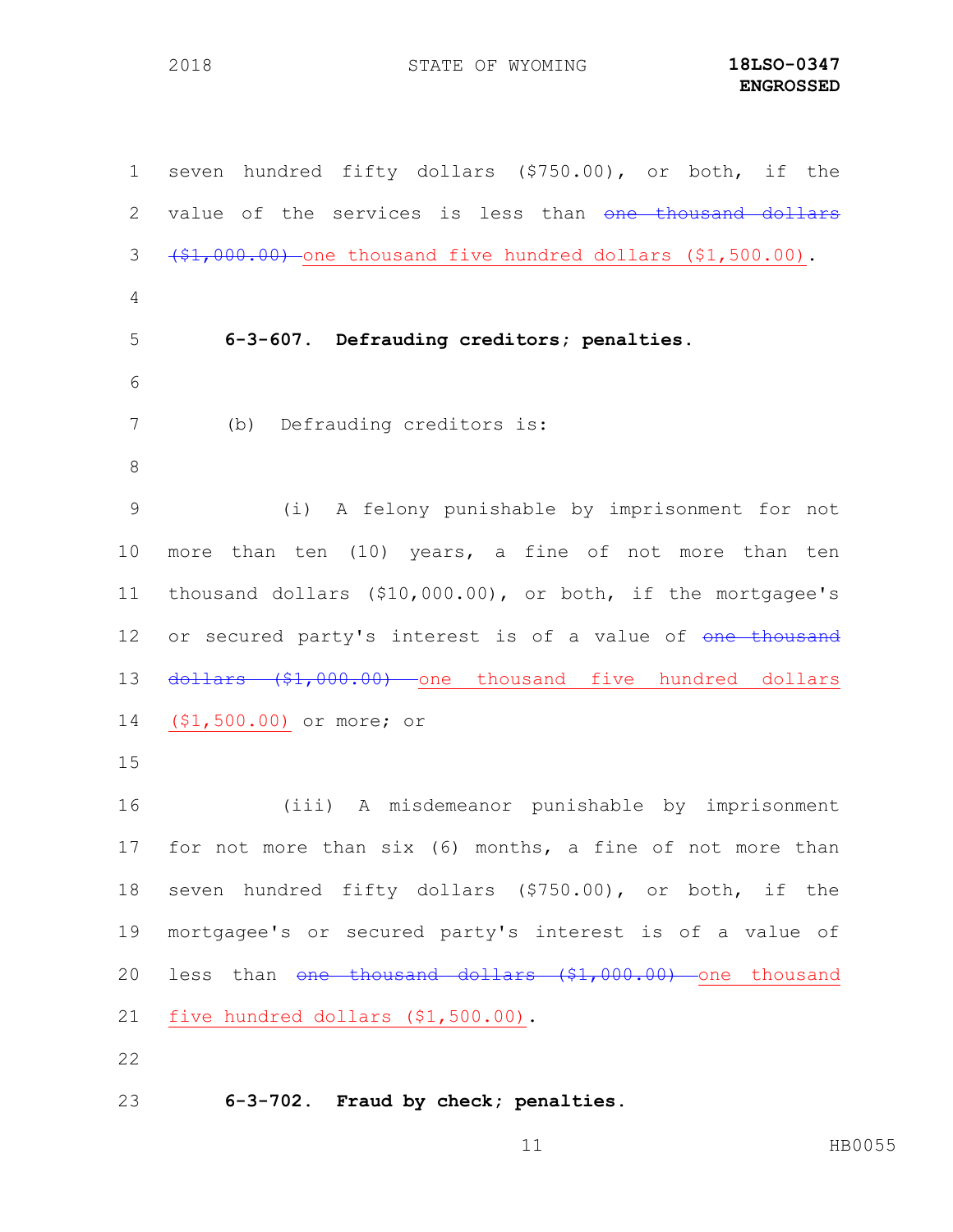(b) Fraud by check is: (i) A misdemeanor punishable by imprisonment for not more than six (6) months, a fine of not more than seven hundred fifty dollars (\$750.00), or both, if the fraudulent 7 check was for a sum of less than one thousand dollars 8 (\$1,000.00) one thousand five hundred dollars (\$1,500.00); or (iii) A felony punishable by imprisonment for not more than ten (10) years, a fine of not more than ten thousand dollars (\$10,000.00), or both, if the fraudulent 14 check was for the sum of one thousand dollars (\$1,000.00) one thousand five hundred dollars (\$1,500.00), or more, or if the offender is convicted of fraud by check involving two (2) or more checks issued within any sixty (60) day 18 period in the state of Wyoming totaling one thousand 19 <del>dollars (\$1,000.00) a</del>t least one thousand five hundred dollars (\$1,500.00) or more in the aggregate. **6-3-802. Unlawful use of credit card; penalties.**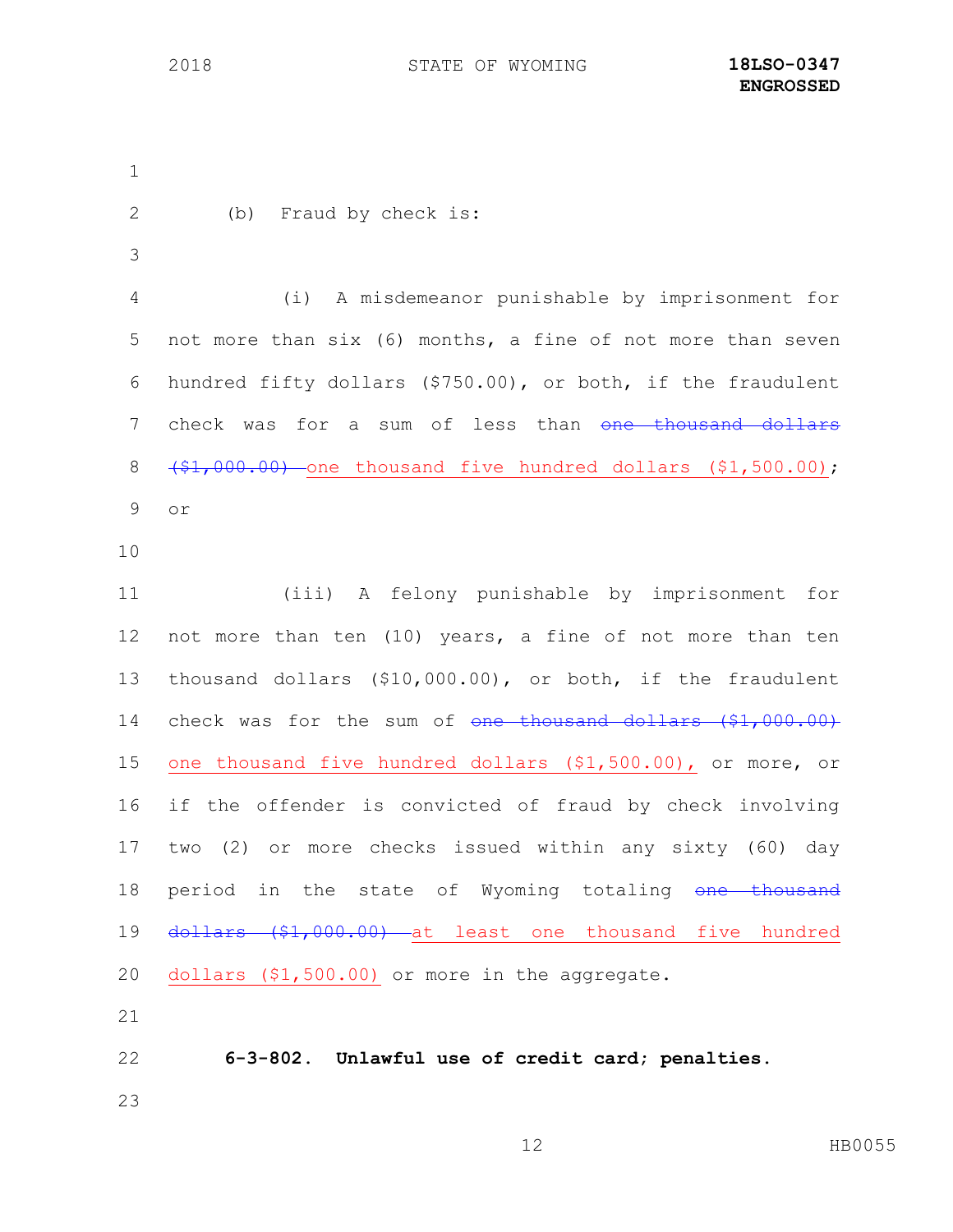(b) Unlawful use of a credit card is: (i) A misdemeanor punishable by imprisonment for not more than six (6) months, a fine of not more than seven hundred fifty dollars (\$750.00), or both, if the value of the property or services purchased or obtained is less than 7 one thousand dollars (\$1,000.00) one thousand five hundred dollars (\$1,500.00); or (iii) A felony punishable by imprisonment for not more than ten (10) years, a fine of not more than ten thousand dollars (\$10,000.00), or both, if the value of the property or services purchased or obtained in violation of this section within any sixty (60) day period in the state 15 of Wyoming totals one thousand dollars (\$1,000.00) one thousand five hundred dollars (\$1,500.00) or more in the aggregate. **6-3-901. Unauthorized use of personal identifying information; penalties; restitution.** (c) Theft of identity is: